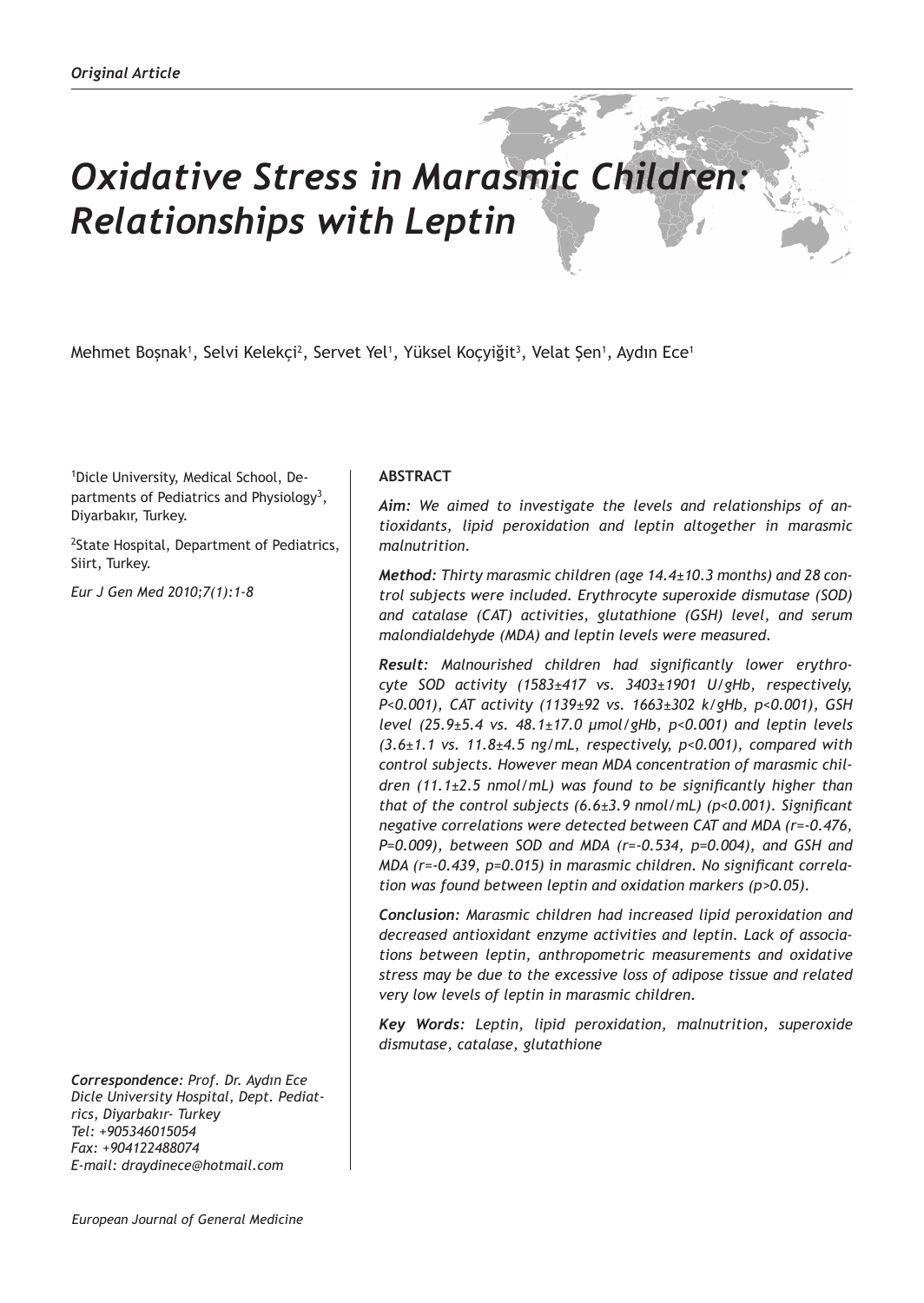# **INTRODUCTION**

Malnutrition represents one of the most severe socioeconomic and health problems in the world. Clinically, marasmus is characterized by severe deficit of body mass, results from inadequate energy intake (1-4).

Oxidative stress can occur due to overproduction of reactive oxygen species (ROSs), decrease in antioxidant defenses or a combination of these factors. Free radicals and other reactive species are produced in the body primarily as a result of oxygen consumption. Antioxidants (glutathione, vitamins A, E and C, selenium, zinc etc) and antioxidant enzymes (e.g. superoxide dismutase (SOD), catalase (CAT), and glutathione peroxidase (GPX)) exert synergistic effects in scavenging free radicals. Under physiological conditions antioxidants are in excess or at least in equilibrium with ROSs and free radicals. A pathologic excess of oxidants compared to antioxidants is called as oxidative stress. Such conditions are caused either by enhanced production of ROSs or deficient antioxidants. There has been growing evidence showing that malnutrition (e.g. dietary deficiency of protein, selenium or zinc) gives rise to oxidant stress and cell injury (5-7).

Free radicals are generally unstable and very reactive. Due to lack of any "gold standard" assays to measure activity of reactive oxygen species, three major approaches have been used: 1) Determination of endogenous antioxidant levels, 2) measurement of oxidation by products, and 3) direct detection of free radicals. For assaying antioxidant capacity, most studies have examined the concentration of antioxidants (e.g. vitamins E and C, carotenoids, folat, glutathione and zinc) in plasma and cells, and the cellular activities of antioxidant enzymes (e.g. GPX, SOD and CAT) (9). Among the oxidized by-products malondialdehyde is often used as reliable marker of lipid peroxidation.

Leptin, the Ob gene protein, is an adipocyte-secreted hormone that plays a key role in energy homeostasis of the body by controlling food intake. Leptin concentrations correlate with the amount of fat mass, with higher levels in more obese people. The decrease in leptin after energy restriction is a starvation signal to the brain (10), which probably has a protective effect. Serum leptin levels are low in many forms of malnutrition, including intrauterine growth retardation, untreated anorexia nervosa, and protein-energy malnutrition (11,12). In one of our previous studies, we found positive significant correlation between leptin and malondialdehyde, a lipid per-

oxidation by product, and negative correlations between leptin and antioxidants. Therefore we suggested a possible relationship between leptin and oxidation processes in a clinical example of children with nephrotic syndrome (13). In studies related to childhood malnutrition, generally very low leptin levels (2,11,14,15) and increased oxidant stress have been reported (5-8), however up to date no previous study has investigated leptin and erythrocyte oxidant stress markers together.

The aim of this study was to evaluate the activities of erythrocyte SOD and CAT as anti-oxidant enzymes, erythrocyte GSH as an antioxidant, MDA level as a marker of lipid peroxidation in childhood energy malnutrition in order to assess the oxidant/antioxidant status; and to investigate leptin variations and possible correlations with oxidant/antioxidants.

# **MATERIALS AND METHODS**

## **Patients**

Thirty patients (16 female, 14 male; mean age 14.4±10.3 months) were included into the study. All patients were severely malnourished, had minimal subcutaneous tissue, had no edema, and were defined as marasmus according to Wellcome criteria of classification (16). Their weight for age was below 60% and weight for height was below 70%. Most of the children had not received sufficient breast milk or proper supplemental food before and after weaning, respectively. A mixed protein- and calorie-balanced diet was introduced in our patients only after hospitalization, when the mean age of patients was approximately 15 months. There were 28 well-nourished children (13 female, 15 male; mean age  $17.5±9.2$  months) in the control group, who had come to hospital for routine check-up or routine laboratory evaluation before elective surgery including repair of inguinal hernia and hypospadias or undecendent testes, and had no clinical signs of any systemic illness. Malnourished children did not have clinical or laboratory evidence of any infectious or organic diseases at the time of blood collection. Infection screening including throat and urinary cultures were done by standard methods. Chest X-ray was performed to detect a co-incident lung infection. Blood CRP level, peripheral blood white blood count and erythrocyte sedimentation rate (ESR) of all children were found to be within normal reference values in patients and control group. A total of 5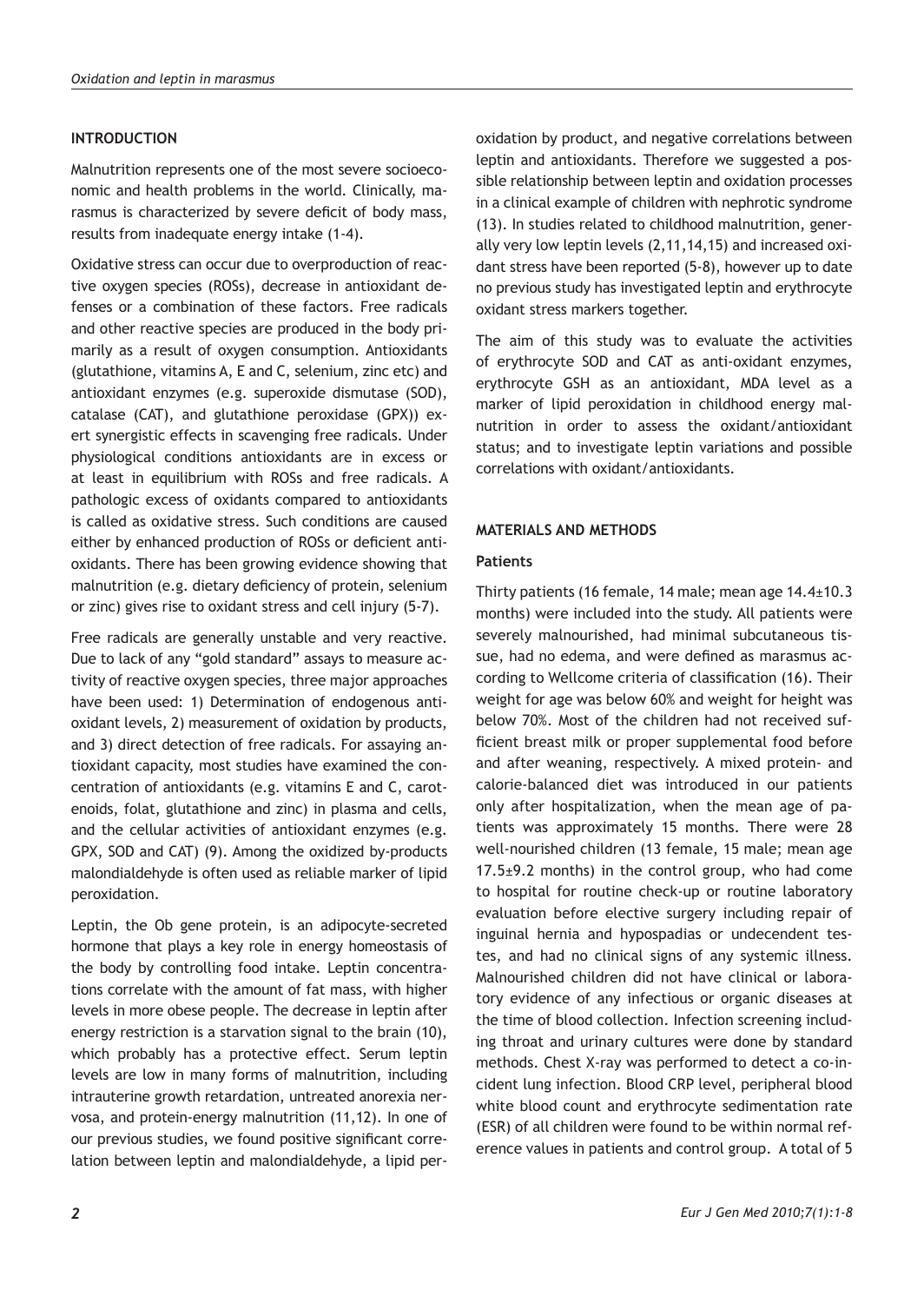marasmic children and 4 control subjects were excluded due to presence of acute infection, dehydration or an additional disorder on admission; thus, remained 30 marasmic and 28 control children were included. Body weight and height of control group were between 50th and 90th percentiles according to the Turkish Standards (17). All of the marasmic children had normal serum levels of albumin, urea and creatinine.

Nutritional and health history of all subjects were obtained. Anthropometric measurements including body weight, height, mid-arm circumference, triceps skinfold thickness and thorough physical examination were performed and recorded on admission. Body fatness was estimated by measuring subscapular skinfold thickness to the nearest 0.1 mm using a skinfold caliper (Harpenden, British Indicators LTD, London, UK). Recumbent length was measured with length board with a foot sliding board (precision 1 mm) and weight was estimated with precision of 10 g. All anthropometric measurements were recorded as the mean of three measurements. The values were compared with the median age-related Turkish standards (17) and expressed as Z scores compared with the standard deviation (SD) of the reference value. The body mass index (BMI, weight (kg)/height (m<sup>2</sup>) was used as a measure of weight for height. Examinations of the children and anthropometric measurements were made by the same physician. Informed consent was obtained from the parents of all children. After anthropometric measurements and blood samples were obtained, an energy- and protein-rich diet for nutritional rehabilitation was given to marasmic children. The patients were followed up at least for a year. All recovered during followup and neither of them showed sign and symptoms of an infection, cancer, AIDS or any other serious medical conditions.

## **Blood samples**

Blood samples with and without heparin were obtained before initiation of the feeding. Blood collection was performed between 08-09 hours in the morning from all the subjects studied, in order to prevent the effect of circadian variation of leptin concentration. Erythrocytes were separated from plasma by centrifugation, washed three times with buffered normal saline, and hemolyzed. Serum and plasma samples were stored at −20°C until analysis. Baseline laboratory investigations were carried out in all marasmic children and the controls, including

complete blood count, ESR, C-reactive protein (CRP), urea, creatinine, uric acid, bilirubin, glucose, triglyceride, cholesterol, high-density lipoprotein cholesterol (HDL-C), low-density lipoprotein cholesterol (LDL-C) and serum albumin. Biochemical measurements including serum glucose, urea and creatinine were determined by autoanalyzer (Aeroset Autoanalyzer, Abbott Laboratories, Illinois, USA).

#### **Measurements of antioxidant enzyme activities**

To determine the activities of erythrocyte (RBC) antioxidant enzymes, RBC lysates were prepared by freezing and thawing three times in dry ice. The lysates were diluted to 1:5 with distilled water and frozen at -4°C until analysis. The suspension of RBC was used to measure superoxide dismutase (SOD) and catalase (CAT) activities. Erythrocyte SOD was measured using the method of Winterbourn et al. (18) which is based on the inhibition of the reduction of nitro blue tetrazolium (Sigma Chemical Company, St. Louis, MO, USA) by O2 -produced via photo reduction of riboflavin (Sigma). Fifty per cent inhibition was defined as one unit of SOD activity. Catalase activity was assayed in hemolysates of RBC by monitoring the consumption of H2O2 at 240 nm as described by Aebi (19). Catalase activity is expressed in terms of k/g haemoglobin (Hb), where k is the velocity constant of the decomposition of  $H_2O_2$  to water. Levels of Hb were measured according to the method of Drabkin, which was improved by Van Kampen and Zijlstra (20).

### **Measurements of glutathione and malondialdehyde**

Erythrocyte glutathione (GSH) was measured using the two nitro benzoic acid method of Beutler et al (21). In brief, the non-protein sulfhydryl groups of RBC are in the form of reduced GSH. 5,5'-Dithiobis (DTNB) is a disulfide chromogen. The absorbance of the reduced chromogen is measured at 412 nm and is directly proportional to the GSH concentration. The GSH concentration was expressed in μmol/gHb of RBC. In lipid peroxidation measurement, MDA released was used as an index. Serum MDA levels was estimated according to Asakawa and Matsushita by the thiobarbituric acid (TBA) method (22). The samples were heated with TBA under acidic conditions and the pink color formed was read at 532 nm. Serum MDA values were calculated using the extinction coefficient of the MDA–thiobarbituric acid complex (532 nm = 1.56×105 mol/cm) and expressed as nmol of MDA per mL serum.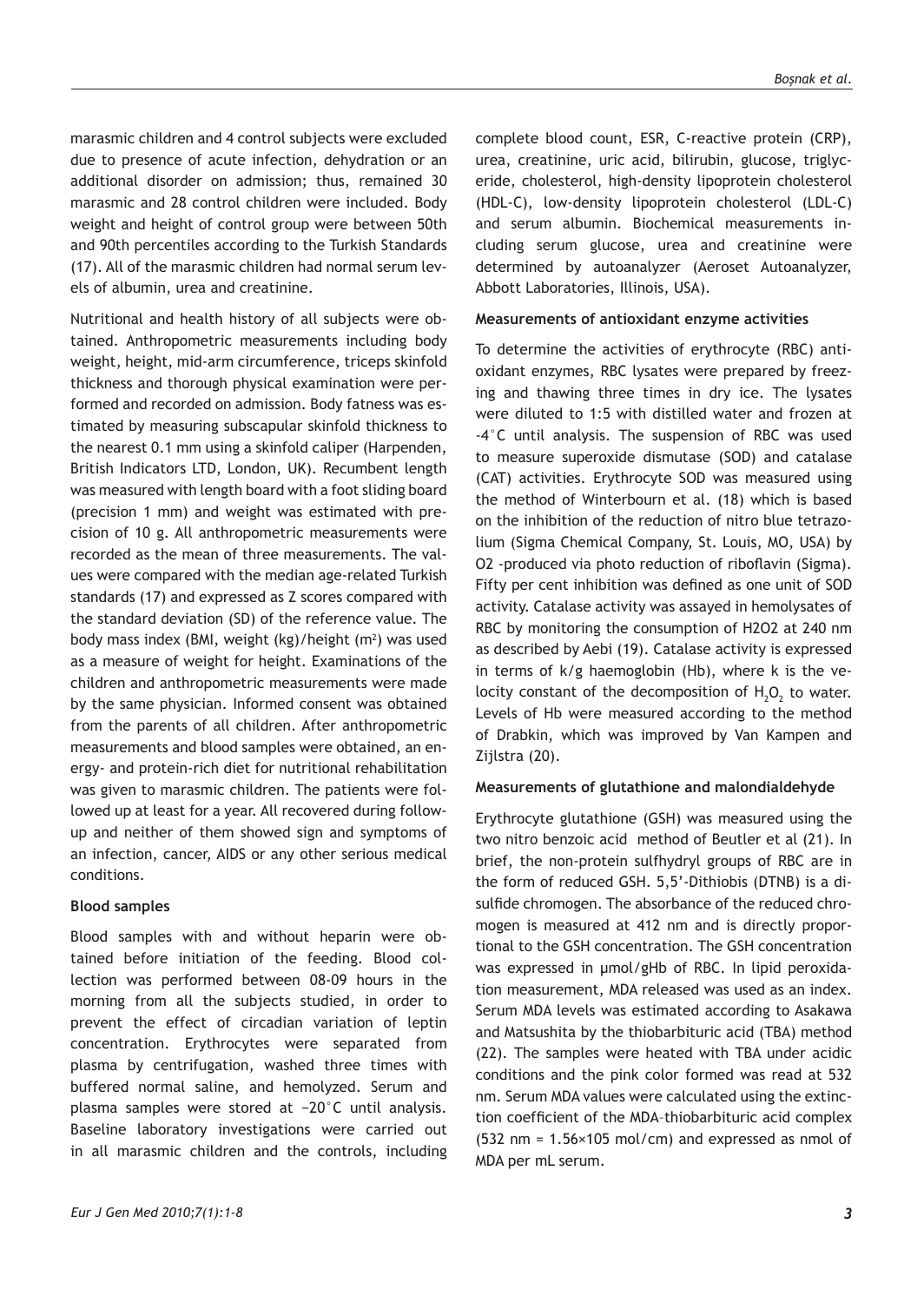|                            | Malnourished (n:30) | Controls (n:28) | p       |
|----------------------------|---------------------|-----------------|---------|
| Age (months)               | $14.4 \pm 10.3$     | $17.5 + 9.2$    | ns      |
| Male:Female                | 14:16               | 13:15           | ns      |
| Weight (kg)                | $6.0 \pm 2.2$       | $10.1 + 1.9$    | 0.001   |
| Height (cm)                | $66.6 + 9.5$        | $79.8 + 8.1$    | < 0.001 |
| Head circumference (cm)    | $41.3 \pm 3.6$      | $45.5 + 2.7$    | < 0.001 |
| Mid-arm circumference (cm) | $9.1 \pm 1.5$       | $13.1 \pm 1.8$  | < 0.001 |
| BMI (kg/m <sup>2</sup> )   | $13.1 \pm 1.9$      | $15.8 \pm 2.1$  | < 0.001 |
| Skinfold thickness (mm)    | $4.1 \pm 1.7$       | $9.9 \pm 2.2$   | < 0.001 |
| Weight Z score             | $-4.30 \pm 1.59$    | $0.11 \pm 0.40$ | < 0.001 |
| Height Z score             | $-3.03 \pm 1.66$    | $0.27 + 0.58$   | < 0.001 |
| ns: not significant        |                     |                 |         |

| Table 1. Demographic characteristics of malnourished children and healthy control sub- |  |
|----------------------------------------------------------------------------------------|--|
| jects (Mean±SD)                                                                        |  |

## **Serum leptin measurement**

Serum leptin was measured by the ELISA kit (Cayman Chemicals, USA). The detection limit was 0.5 ng/mL. The intra- assay coefficients of variation (CVS) were 5.5% (n:8) at 6.6 ng/mL and 3.1% (n:8) at 20.12 ng/mL

## **Statistical analysis**

Results were expressed as the mean±standard deviation. Statistical differences between the patients and control group were estimated using the Chi-squared (for gender distribution), Student's t-test and Mann-Whitney U test, according to the statistical distribution of data. Pearson's correlation analysis was performed to determine the magnitude of correlations. Statistical analyses were performed using SPSS 12.0 software package (SPSS, Inc., Chicago, IL). Differences with a p value of less than 0.05 were accepted as statistically significant.

## **RESULTS**

We detected the origin of malnutrition as primary in our marasmic children reviewing their medical histories. Nineteen (65.2%) of our patients were fully breast-fed and ten were fed with diluted cow's milk in their first six months of infancy. After six months of life, all of malnourished children were found to have received a diet not sufficiently supplemented with necessary nutrients. This means malnutrition was the result of inadequate food intake. There were no other diseases that led to

low food ingestion, inadequate nutrient absorption, increased nutritional requirements and/or increased nutrient losses. Low social and economical conditions, maternal illiteracy, poverty, overcrowded and improper child care (early weaning and feeding with over diluted milk or milk formulas) were found nearly in all of our marasmic children. We detected formerly experienced respiratory tract infections in 12 (33.4%) and diarrheal episodes in 14 (46.7%) marasmic children.

The mean age and male to female ratio were not statistically different between marasmic children and healthy controls (p>0.05) (Table 1). Marasmic children had significantly lower weight, height, BMI, mid-arm circumference, head circumference and weight and height Z scores compared to control group as expected (p<0.001) (Table 1).

Serum albumin, uric acid and bilirubin levels were similar in malnourished and healthy children (p>0.05); however, malnourished children had lower total cholesterol, HDL-C and LDL-C, and higher triglyceride levels compared with control group (p<0.05). Plasma leptin concentrations of marasmic children was significantly lower than that of the control group (p<0.001) (Table 2). C-reactive protein level of marasmic children was found to be higher than that of control subjects (p=0.003) (Table 2).

Marasmic children had significantly higher MDA level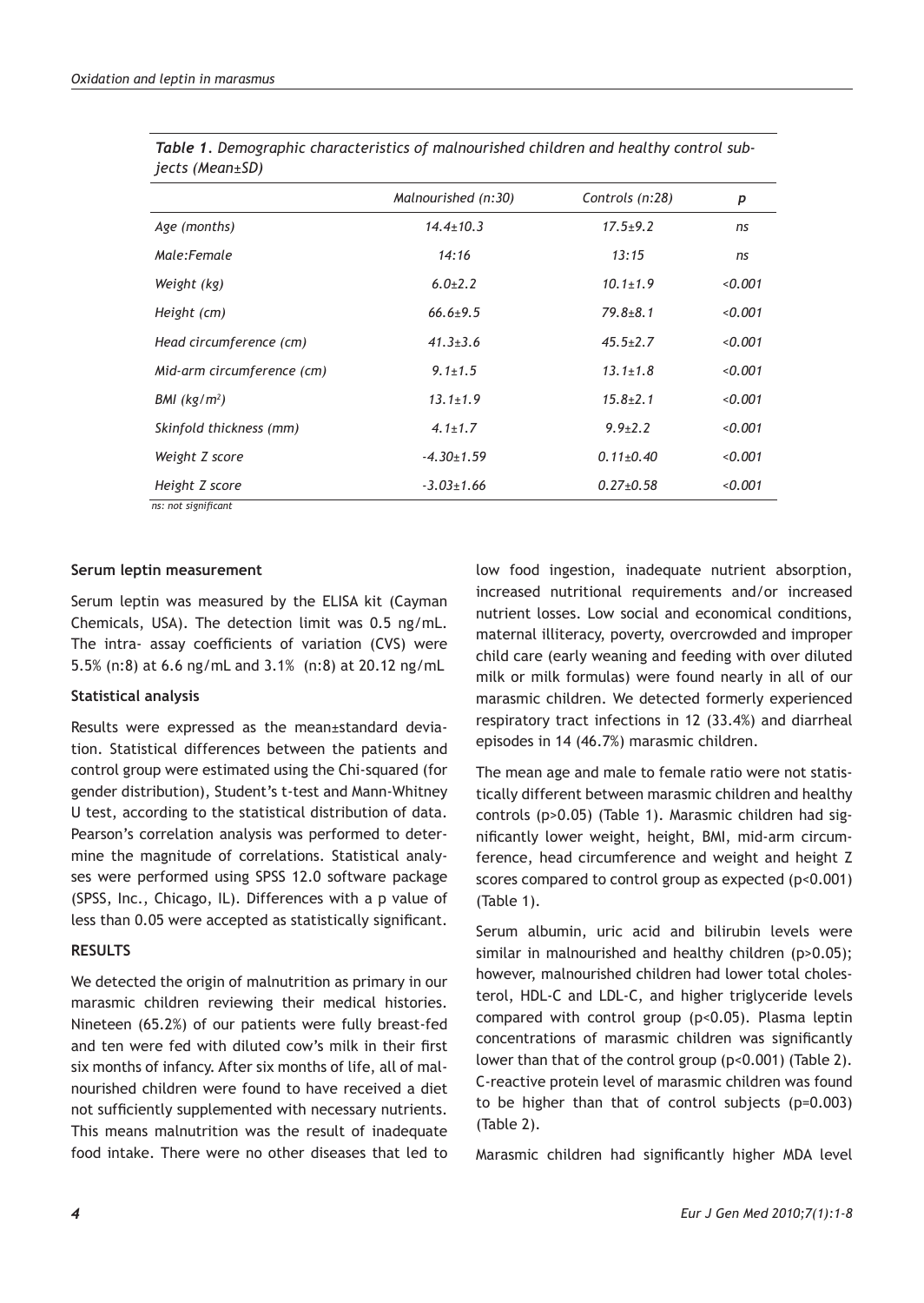| healthy controls (mean $\pm$ SD). |                     |                 |         |
|-----------------------------------|---------------------|-----------------|---------|
|                                   | Malnourished (n:30) | Controls (n:28) | р       |
| Serum albumin (g/dL)              | $3.6 \pm 1.1$       | $3.7 + 1.1$     | ns      |
| Leptin $(nq/mL)$                  | $3.6 \pm 1.1$       | $11.8 + 4.5$    | < 0.001 |
| Cholesterol (mg/dL)               | $74.7 + 4.4$        | $150.9 + 54.5$  | < 0.001 |
| $HDL-C$ (mg/dL)                   | $35.3 + 9.9$        | $55.9 + 6.6$    | < 0.001 |
| $LDL-C$ (mg/dL)                   | $13.6 \pm 3.7$      | $77.6 \pm 45.3$ | < 0.001 |
| Triglyceride (mg/dL)              | $241+96$            | $142 + 65$      | < 0.001 |
| Uric acid (mg/dL)                 | $5.4 + 2.3$         | $4.7+2.1$       | ns      |
| Total bilirubin (mg/dL)           | $0.6 + 0.3$         | $0.7+0.2$       | ns      |
| $CRP$ (mg/dL)                     | $6.9{\pm}3.1$       | $4.7 \pm 2.2$   | 0.003   |

*Table 2. Serum albumin, lipoproteins and leptin levels in malnourished children and* 

*HDL-C High-density lipoprotein cholesterol, LDL-C Low-density lipoprotein cholesterol, CRP C-reactive protein, ns: not significant*

compared with control subjects (p<0.001) (Table 3). Erythrocyte SOD ( $p$ <0.001) and CAT ( $p$ <0.001) activities and GSH level (p<0.001) were found to be significantly lower in marasmic children than in control subjects (Table 3). Significantly lower serum leptin level was found in malnourished children compared with healthy controls (p<0.001) (Table 3). Significant negative correlations were detected between CAT and MDA (r=-0.476, p=0.009), between SOD and MDA (r=-0.534, p=0.004), and GSH and MDA (r=-0.439, p=0.015) in marasmic children. However, no significant correlation was found between leptin and anthropometric measurements and between leptin and antioxidants or MDA (data not shown) (p>0.05).

# **DISCUSSION**

In the present study, we found very low total cholesterol, HDL-C and LDL-C, but higher triglyceride levels in marasmic children compared with healthy control subjects. Lipid metabolism has been poorly studied in marasmus (23). Although, published studies have shown normal or high triglyceride and low cholesterol concentrations in marasmus (23,24), the mechanisms of hypocholesterolemia and hypertriglyceridemia in marasmus have never been clearly explained. The cause of marasmus in our patients is a diet comprised of very low total energy. Although energy depletion predominates in marasmus, there is also inevitably insufficient protein intake. When there is a severe lack of food, endocrine ad-

|                         | Malnourished (n:30) | Control<br>(n:28) | р       |
|-------------------------|---------------------|-------------------|---------|
| MDA (nmol/mL)           | $11.1 \pm 2.5$      | $6.6 \pm 3.9$     | < 0.001 |
| $SOD$ (U/gHb)           | $1583 + 417$        | $3403 + 1901$     | < 0.001 |
| CAT (k/qHb)             | $1139+92$           | $1663 \pm 302$    | < 0.001 |
| GSH (µmol/gHb)          | $25.9 + 5.4$        | $48.1 \pm 17.0$   | < 0.001 |
| Leptin (ng/mL)          | $3.6 \pm 1.1$       | $11.8 + 4.5$      | < 0.001 |
| Triglyceride (mg/dL)    | $241+96$            | $142 + 65$        | < 0.001 |
| Uric acid (mg/dL)       | $5.4 \pm 2.3$       | $4.7 \pm 2.1$     | ns      |
| Total bilirubin (mg/dL) | $0.6{\pm}0.3$       | $0.7+0.2$         | ns      |
| $CRP$ (mg/dL)           | $6.9 \pm 3.1$       | $4.7 \pm 2.2$     | 0.003   |

*Table 3. Comparison of oxidant/antioxidants and leptin levels of malnourished children and healthy controls (mean±SD)*

MDA malondialdehyde, SOD superoxide dismutase, CAT catalase, GSH glutathione, *ns: not significant*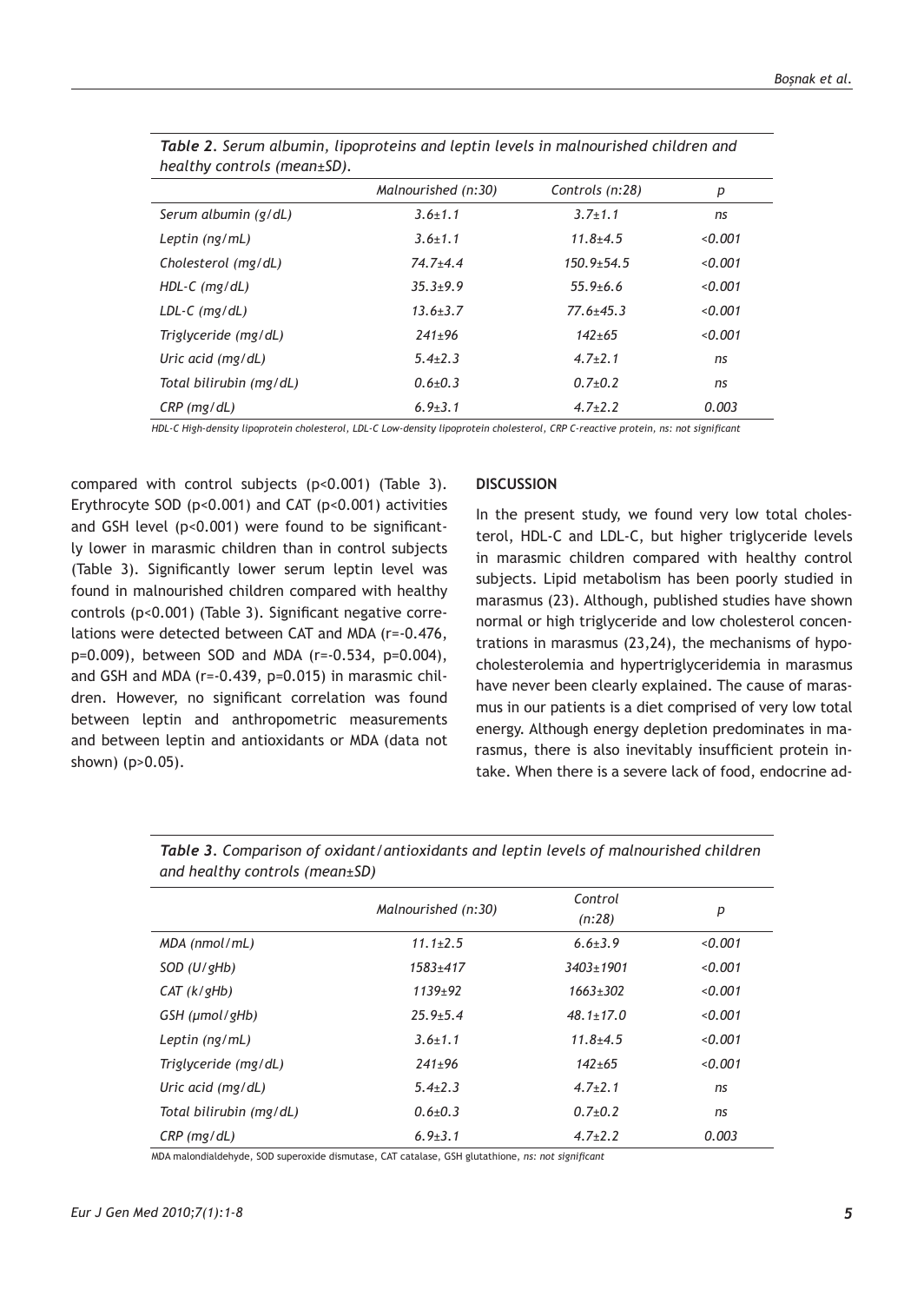justments (increased growth hormone, glucocorticoids and epinephrine) mobilize fatty acids from adipose tissue and amino acids from muscle tissue, plasma protein concentration remains normal and hepatic gluconeogenesis is enhanced (25). With negative energy balance the major fuel to maintain life is free fatty acids drown from adipose tissue. This fat mass catabolism may be partly responsible from the increased triglyceride levels of marasmic children, since fatty acids and triglyceride are released into circulation during lipolysis (25). In marasmus there is also hypoinsulinemia (2,14) and insulin is the most important activator of lipoprotein lipase (LPL) (23). Some authors have shown LPL deficiency in PEM (26,27). These above mentioned factors suggest that the marasmic children are unable to use triglyceride to generate LDL-C and might explain very low LDL-C and the paradox of higher triglyceride in marasmus. Although we did not strictly estimate the definite amount of protein, carbohydrate and fat intakes; we took a detailed history of diet in each child and found that marasmic children had not received sufficient supplementary food reach in oil after 6 months of age. Therefore, one explanation for the very low lipid levels is that these children had very low fat stores and very low intake of dietary oil. Low LDL and HDL levels are seen in children fed by low oil-diet and with wasting (28).

Several mechanisms may lead to oxidative stress in malnourished children. The most important one is the subnormal intake of nutrients such as carbohydrates, proteins and vitamins, leading eventually to accumulation of ROSs. Reduced concentrations of vitamin A and of the anti-oxidant vitamins C and E together with deficiency of trace elements (selenium) were previously reported in children with malnutrition (5-7). The second mechanism for oxidative stress in malnutrition may be a non-specific chronic activation of the immune system due to chronic inflammation. Many conditions leading to malnutrition and wasting may also cause inflammation. Oxidative stress may be a major underlying cause for both conditions (29).

The chronic inflammation may promote an imbalance between oxidant and antioxidant mechanisms in malnutrition, since malnourished children are prone to develop frequent infections. Although a total of 86.7% of our marasmic children experienced either diarrheal episodes or respiratory infections, we could not prove continuous inflammation in our patients. However, moderately elevated CRP levels of our marasmic children

can be taken as a clue for inflammation.

Studies concerning serum leptin concentrations in malnourished patients are limited. In these studies on protein-calorie malnourished children, serum leptin levels were found to be lower than healthy subjects (2,11, 12,14,15). Serum leptin concentrations fall rapidly in response to complete fasting and out of proportion to changes in fat mass. Since, loss of adipose tissue is more prominent in marasmus compared with protein malnutrition, decreased leptin levels of marasmic children may be due to diminished subcutaneous adipose tissue (2). Low leptin levels help to increase appetite and food intake during malnutrition, and stimulate the hypothalamic-pituitary-adrenal axis for effective catabolism, so that ensure the diversion of substrate away from growth to keep on metabolic homeostasis (11).

It has been reported that leptin levels are deeply influenced by BMI, gender and age in normal subjects (30) and leptin has also been shown to increase generation of reactive oxygen species (31). In the present study, we did not find significant relationships between serum leptin concentrations and anthropometric measurements (mid-arm circumference, triceps skinfold thickness, BMI, and weight and height Z-scores) or between serum leptin and total protein or albumin. We suggest that the decrease of serum leptin concentrations in marasmic children is relatively independent of the severity of energy malnutrition. The clinically low caloric intake leads primarily to the exhaustion of body fat stores that is accompanied by the lower leptin concentrations. The fact that serum leptin levels in patients with protein and energy malnutrition do not significantly correlate with BMI as found by Cederholm et al. (32) and Haluzik et al. (15) was supported by our study results in energy deficient marasmic malnutrition. The most likely explanation for the lack of significant associations between leptin and BMI and between leptin and oxidant/ antioxidant parameters in our marasmic group may be the presence of a threshold beyond which leptin can not decrease physiologically, since excessive loss of adipose tissue is the main characteristics of marasmus. In previous studies, leptin was reported to be positively correlated with oxidant markers in children with nephrotic syndrome or chronic renal failure (33, 34). In those studies elevated leptin levels had been found to be related to increased oxidative stress. In contrast to those studies, our marasmic children had very low leptin level and high oxidative stress markers. These results lead us to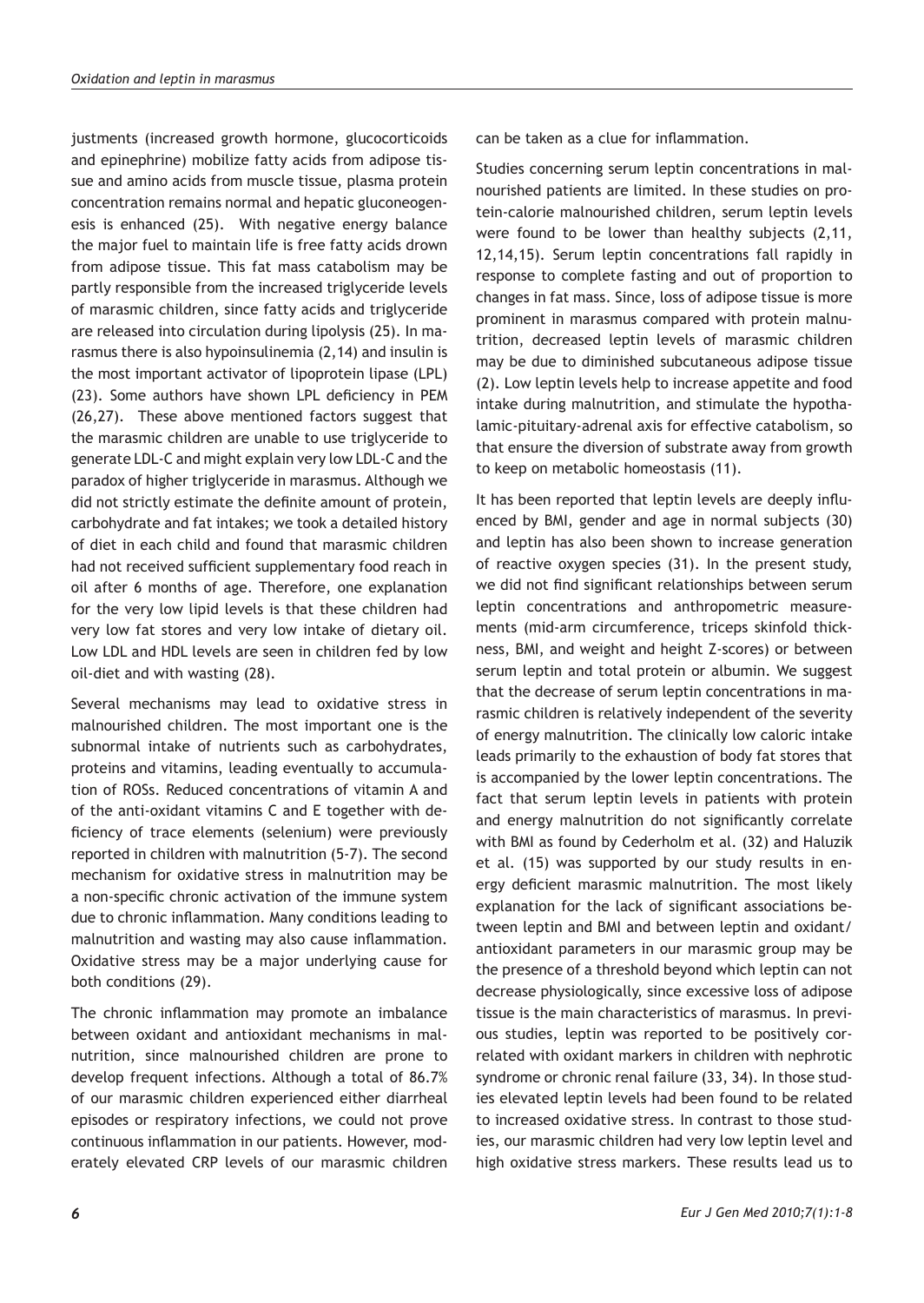think that lack of association between leptin and oxidative stress markers in the present study may be due to very low leptin levels of our malnourished children.

Increased ROS leads to disintegration of polyunsaturated fatty acids on the cell membrane and formation of MDA. This process is called as lipid peroxidation (8). In present study a significant increase in serum MDA and decrease in erythrocyte SOD, CAT and GSH were observed in the marasmic group which suggests that energy deficient state might result in enhanced lipid peroxidation and decreased antioxidant enzyme activities. These alterations could be attributed to the insufficient intake of micronutrients (zinc, selenium, copper etc.) and antioxidant vitamins (vitamins E, C and A). Previously three studies have investigated oxidant stress in marasmus (5-7). In the first study, lower antioxidant vitamins E, C and A, and cofactors copper and selenium levels but higher SOD activity have been found in marasmic children compared with control subjects (5). In the second study (6), similar erythrocyte SOD activity together with lower GSH and higher MDA levels have been reported in marasmic children compared with the controls. In that study, selenium and copper -which we did not measure in present study- (as cofactors for antioxidant enzymes) have been found to be lower in malnourished children than in healthy controls. In the third study lower antioxidant potential and higher plasma MDA levels were found in marasmic children (7). Our results are parallel to the latter two studies in the view point of lower GSH and higher MDA levels of malnourished children. However lower SOD activity of our marasmic children is more reasonable together with low CAT activity and higher MDA levels of the patient group. We suggest that activities of these antioxidant enzymes are depleted as a compensation for protection from hazardous effects of increased ROSs that indicated by increased MDA level in malnourished children. Negative correlations between GSH and MDA, between CAT activity and MDA, and between SOD and MDA indicate that the magnitude of initial oxidant stress was so high, it exceeded the compensatory capacity of antioxidants.

In conclusion, marasmic children had an increased oxidative stress and decreased antioxidant defense compared with healthy controls. Increased oxidative stress may result from some deleterious effects of deficient caloric and micronutrient intake. In view of the reduced anti-oxidant defense capacity and the presence of increased oxidant stress, strategies

*2. Haspolat K, Ece A, Gürkan F, Atamer Y, Tutanç M, Yolbaş I. Relationships between leptin, insulin, IGF-1 and IGFBP-3 in children with energy malnutrition. Clin Biochem 2007;40:201-5.*

nourished children.

*REFERENCES*

*Nutr Rev 2004; 62: S127-S33.*

*3. Lin CA, Boslaugh S, Ciliberto HM, et al. A prospective assessment of food and nutrient intake in a population of Malawian children at risk for kwashiorkor. J Pediatr Gastroenterol Nutr 2007;44:487-93.*

*1. Sawaya AL, Martins PA, Grillo LP, Florencio TT. Long-term effects of early malnutrition on body weight regulation.* 

should be developed to support the anti-oxidant system of children with energy malnutrition. Further investigations are required to explain the mechanisms involved in the oxidant/antioxidant imbalance in mal-

- *4. Sullivan J, Ndekha M, Maker D, Hotz C, Manary MJ. The quality of the diet in Malawian children with kwashiorkor and marasmus. Matern Child Nutr 2006;2:114-22.*
- *5. Ashour MN, Salem SI, El-Gadban HM, Elwan NM, Basu TK. Antioxidant status in children with protein-energy malnutrition (PEM) living in Cairo, Egypt. Eur J Clin Nutr 1999;53:669-73.*
- *6. Tatli MM, Vural H, Koc A, Kosecik M, Atas A. Altered antioxidant status and increased lipid peroxidation in marasmic children. Pediatr Int 2000;42:289-92.*
- *7. Catal F, Avci A, Karadag A, Alioglu B, Avci Z. Oxidant and antioxidant status of Turkish marasmic children: a single center study. J Trace Elem Med Biol 2007;21:108-12.*
- *8. Squali Houssaini FZ, Foulon T, Payen N, Iraqi MR, Arnaud J, Groslambert P. Plasma fatty acid status in Moroccan children: increased lipid peroxidation and impaired polyunsaturated fatty acid metabolism in protein-calorie malnutrition. Biomed Pharmacother 2001;55:155-62.*
- *9. Fang YZ, Yang S, Wu G. Free radicals, antioxidants, and nutrition. Nutrition 2002;18:872-80.*
- *10. Ahima RS, Prabakaran D, Mantzoros C, Qu D, Lowell B, Maratos-Flier E, Flier JS. Role of leptin in the neuroendocrine response to fasting. Nature 1996;382:250-2.*
- *11. Soliman AT, El-Zalabany MM, Salama M, Ansari BM. Serum leptin concentrations during severe protein– energy malnutrition: correlation with growth parameters and endocrine function. Metabolism 2000;49:819–25.*
- *12. Jaquet D, Leger J, Levy-Marchal C, Oury JF, Czernichow P. Ontogeny of leptin in human fetuses and newborns: Effect of intrauterine growth retardation on serum leptin concentration. J Clin Endocrinol Metab 1998;83:1243-6.*
- *13. Ece A, Atamer Y, Gürkan F, Bilici M, Koçyiğit Y. Antioxidant status in relation to lipoproteins, leptin and proinflammatory cytokines in children with steroid-sensitive nephrotic syndrome. Nephrology 2004;9:366–73.*